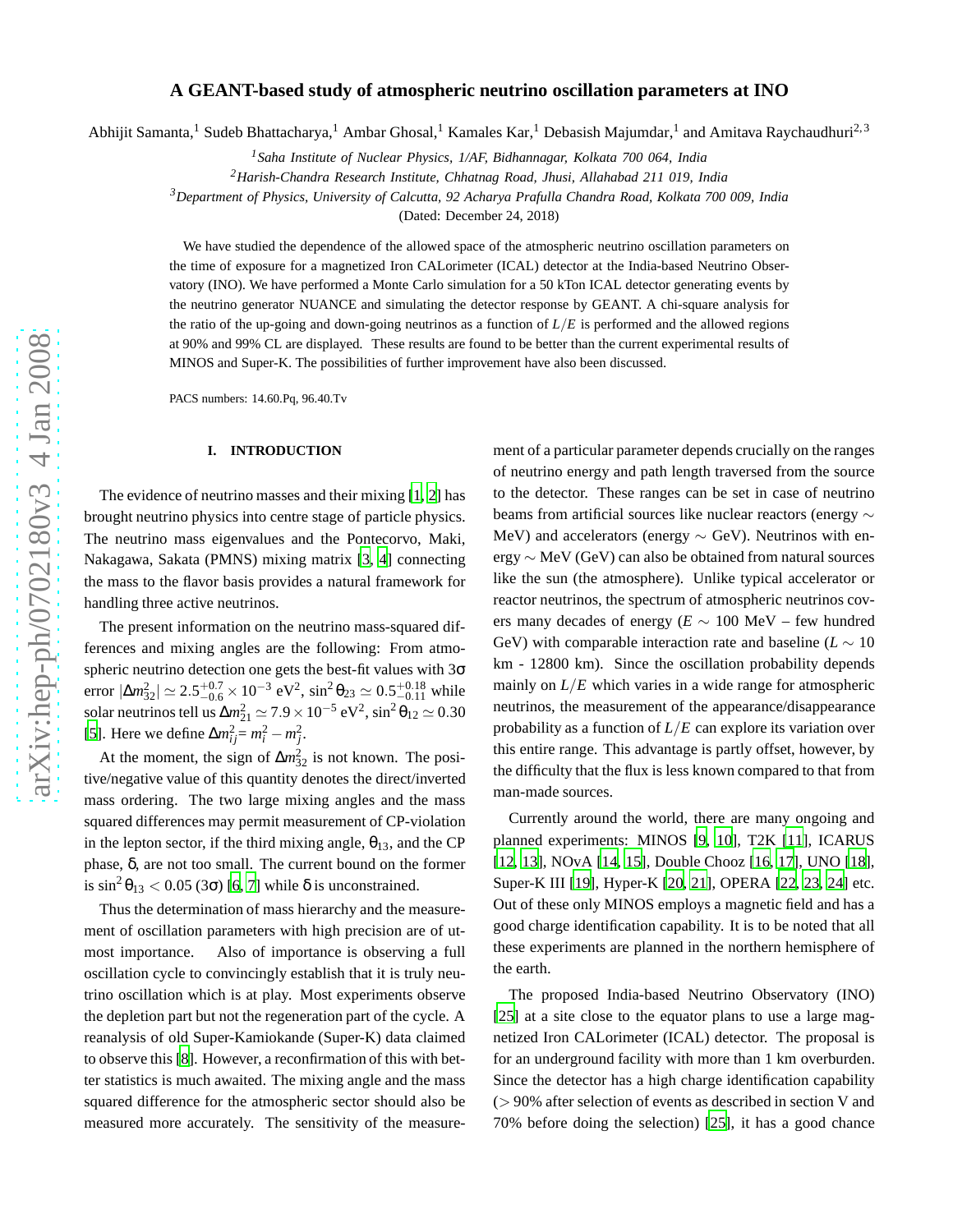of determining the neutrino mass ordering [\[26,](#page-7-22) [27,](#page-7-23) [28](#page-7-24), [29\]](#page-7-25) and also of studying the deviation from maximality for  $\theta_{23}$ [\[30](#page-7-26), [31](#page-7-27)].

In this work we first demonstrate through a GEANT-based simulation of atmospheric neutrinos that ICAL indeed is capable of observing the full oscillation cycle. We have used a two flavor oscillation formalism and studied the precision that can be achieved for  $|\Delta m^2|$  and sin<sup>2</sup> 20 at INO with atmospheric neutrinos. Though a more realistic approach would be the use of three flavor analysis, the smallness of the mixing angle  $\theta_{13}$  ensures that the two flavor approximation mimics the real situation reasonably well. The precision depends on the exposure in terms of kTon-yr, reconstruction method, and the selection of the events in the analysis. The paper is organized as follows: A brief summary of the neutrino oscillation formalism is given in Section II. The ICAL detector at INO is described in Section III. In Section IV a brief account of the atmospheric neutrino flux that has been used in the present analysis has been furnished. The generation of simulated data at ICAL and the analysis of such data are described in Section V. In Section VI we present the results and precision study of the oscillation parameters. Finally, Section VII includes discussions and conclusions.

### **II. NEUTRINO OSCILLATION**

A neutrino flavor eigenstate  $|v_{\alpha}\rangle$  ( $\alpha \equiv e, \mu, \tau$  etc.) can be written as a linear superposition of neutrino eigenstates  $|v_i\rangle$ (with definite non-degenerate masses  $m_i$ ) in the mass basis as  $|v_{\alpha}\rangle = \sum_{i} U_{\alpha i} |v_{i}\rangle$  (*i* = 1, 2, 3 etc.). Here  $U_{\alpha i}$  are the matrix elements of the neutrino mixing matrix *U*. This gives rise to the phenomenon of neutrino flavor oscillation. The probability that a neutrino  $v_g$  with energy *E* gets converted into another neutrino ν*<sup>f</sup>* after traversing a distance *L* in vacuum is given by

$$
P(\mathbf{v}_g \to \mathbf{v}_f) = \delta_{fg} - 4 \sum_{j>i} \text{Re}(U_{fi}^* U_{gi} U_{fj} U_{gj}^*) \sin^2(1.27 \Delta m_{ij}^2 \frac{L}{E})
$$
  

$$
\pm 2 \sum_{j>i} \text{Im}(U_{fi}^* U_{gi} U_{fj} U_{gj}^*) \sin(2.54 \Delta m_{ij}^2 \frac{L}{E})(1)
$$

In the above, *L* is expressed in km, *E* in GeV and  $\Delta m^2$  in eV<sup>2</sup>. The  $- (+)$  refers to neutrinos (anti-neutrinos).

For a two flavor scenario the above equation takes a simplified form given by

$$
P_{\text{survival}} = 1 - \sin^2 2\theta \sin^2 (1.27 \Delta m^2 \frac{L}{E})
$$
 (2)

where  $\theta$  is the mixing angle of neutrinos. Herein and in the rest of the paper the symbol  $\theta$  and  $\Delta m^2$  refer to  $\theta_{23}$  and  $\Delta m_{32}^2$ .

# **III. THE INO DETECTOR**

The simulation has been carried out for a detector with 50 kTon mass with dimension 48 m  $\times$  16 m  $\times$  12 m for ICAL [\[25](#page-7-21)]. The detector consists of a stack of 140 horizontal layers of 6 cm thick iron slabs interleaved with 2.5 cm gap for the active detector elements. For the sake of illustration, we define a rectangular coordinate frame with origin at the center of the detector,  $x(y)$ -axis along the longest (shortest) lateral direction, and *z*-axis along the vertical direction. A magnetic field of strength 1 Tesla is considered along the +*y*-direction. Resistive plate chambers (RPC) have been chosen as the active part of the detector. The readout of the RPCs is through the Cu strips having 2 cm width and placed orthogonally on the two external sides of the detectors. This type of detector has good time ( $\sim$  1 ns) and spatial resolutions.

### **IV. ATMOSPHERIC NEUTRINO FLUX**

The atmospheric neutrinos are produced from the interactions of the cosmic rays with earth's atmosphere. The knowledge of the primary spectrum of cosmic rays has been improved from the observations by BESS [\[32,](#page-7-28) [33\]](#page-7-29) and AMS [\[34](#page-7-30)]. However, a large region of parameter space has been unexplored and they are interpolated or extrapolated from the measured flux. The difficulties and uncertainties in the calculation of the neutrino flux depend on the neutrino energy [\[35](#page-7-31)]. The low energy flux is known quite well. The cosmic ray fluxes (< 10 GeV) are modulated by solar activity and the geomagnetic field through a rigidity (momentum/charge) cutoff. At higher neutrino energy ( $> 100$  GeV), solar activity and rigidity cutoff are irrelevant. There is an agreement within 5% among the calculations for neutrino energy below 10 GeV though different groups used different hadronic interaction models in their calculations.

)(1) 3-dimensional scheme [\[35](#page-7-31)]. We use the neutrino interaction cross section model of NU-ANCE [\[36\]](#page-7-32) incorporating a typical Honda flux calculated in a

### **V. DATA GENERATION AND METHOD OF ANALYSIS**

The interactions of neutrinos with the detector material are simulated by the Monte Carlo method in NUANCE [\[36\]](#page-7-32). In order to study the ICAL detector response for each event we use another Monte Carlo code GEANT [\[37\]](#page-7-33). The GEANT code uses the information of vertex position and momentum of the product particles obtained from the output of NUANCE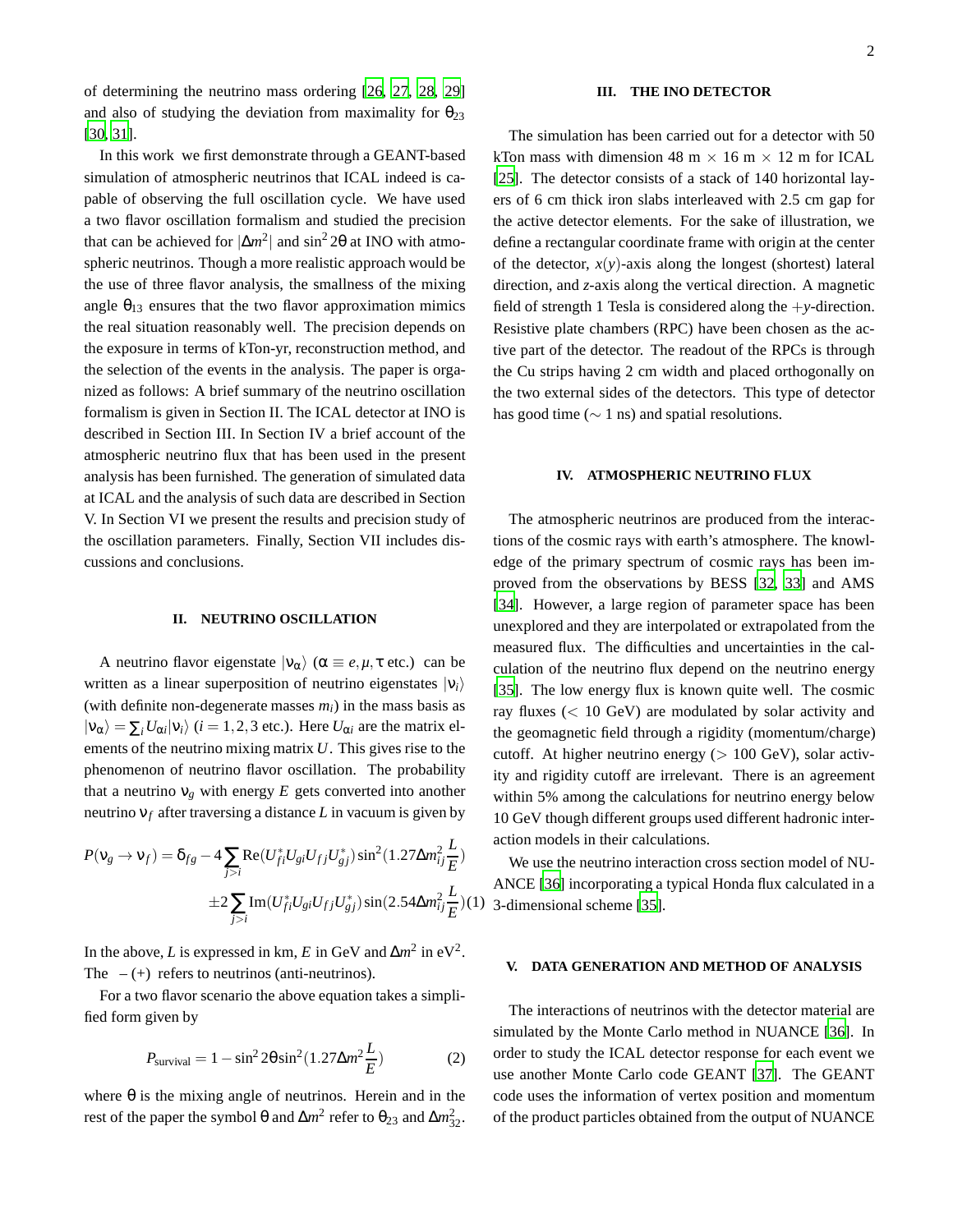simulation.

**Event reconstruction:** Our present analysis is based on the tracks generated by the muons that are produced by the charged current (CC) interactions of the neutrinos in the detector volume. The muons lose energy mainly due to ionization and radiative processes. This energy loss is proportional to the effective path-length which is the product of geometric path-length and the density of the medium. This can be applied only for fully contained (FC) events.

In this simulation study we do not consider any atmospheric muon background and the noise hits produced by the detector. However, we conservatively assumed hits  $> 6$  will be required for the reconstruction and filtering of the muon events from the latter background.

For a given triggered energy of a muon, the number of hits decreases when one goes from vertical to horizontal direction since it traverses less number of active detector elements. This dependence on the direction is less for the effective pathlength.

In case of partially contained (PC) events the momentum has been determined from the curvature of the track at the vertex due to the magnetic field applied across the detector. Due to limitation of our PC event reconstruction algorithm we considered PC events with hits < 20.

On the other hand, the hadrons produced create a shower of hits around the vertex of the event. *This implies that for any particular CC event the longest track normally comes from muons and this can be utilized for the analysis.*

The up-going muon type neutrinos traverse larger pathlength undergoing oscillation whereas the down-going ones with much shorter path-length have little chance to oscillate. So one can visualize our detector set up as far (near) detector for the up-going (down-going) neutrinos. Then the ratio of up-going and down-going neutrinos (up/down) will roughly mimic the survival probability. This up/down ratio as a function of  $L/E$  minimizes the systematic uncertainties in flux as well as in cross sections. The length *L* for the up-going neutrinos is the actual path-length traversed by them whereas for down-going neutrinos the reference path-length *L* is considered to be that of associated up-going neutrinos with zenith angle (180<sup>°</sup> –  $\theta_{zenith}$ ) so that the range of  $L/E$  remains the same for up-going and down-going neutrinos [\[38\]](#page-7-34).

## **Selection of events and Resolutions:**

The *L*/*E* resolution has a complicated dependence on *L* and *E*. However, a few general remarks can be made here. Qualitatively for a fixed energy, the *L* resolution worsens gradually as we go from vertical to horizontal region and worsens



<span id="page-2-0"></span>FIG. 1: The selection of events in *E* − *L*/*E* plane, which gives good optimization between statistics and *L*/*E* resolution.

rapidly close to the horizon. Also for a fixed direction, the  $L/E$  resolution improves with increase in  $E$ . If one neglects totally the near horizon events (say, between zenith angle  $70^{\circ}$ and  $110^{\circ}$ ) all the events below 200 km/GeV are lost. In our analysis we consider only the high energy events at near horizon and relax it gradually as we move away from the horizon. Quantitatively, this is taken care of by an *E* dependent cut of the form :

$$
L/E \ge aE^b
$$

broken into three segments as shown in fig. [1.](#page-2-0)

Using the above cut the resolutions for  $E$ ,  $L$  and  $L/E$  obtained with the atmospheric neutrino flux for the whole range of  $E_v$  and  $L_v$  are shown in fig. [2.](#page-3-0)

A representative statistics for 5 year data is shown in table [I.](#page-2-1) Here the number of events with hits  $> 6$  is considered for the analysis. The selected number of events is further reduced by imposing the above *E* dependent *L*/*E* cut for a better resolution.

| cut                         | No. of surviving events/efficiency |                               |      |       |
|-----------------------------|------------------------------------|-------------------------------|------|-------|
|                             | FC                                 | efficiency $FC+PC$ efficiency |      |       |
| hit $> 6$                   | 4160                               |                               | 5351 |       |
| (for reconstruction)        |                                    |                               |      |       |
| E dependent $L/E$ cut       | 2089                               | 50.2%                         | 2808 | 52.4% |
| (improves $L/E$ resolution) |                                    |                               |      |       |

<span id="page-2-1"></span>TABLE I: Sample number of events after cuts in 5-year data for  $\Delta m^2 = 2.3 \times 10^{-3} \text{eV}^2$ .

Using the above cuts we find the up/down distribution for different time exposures of the ICAL detector. Here our main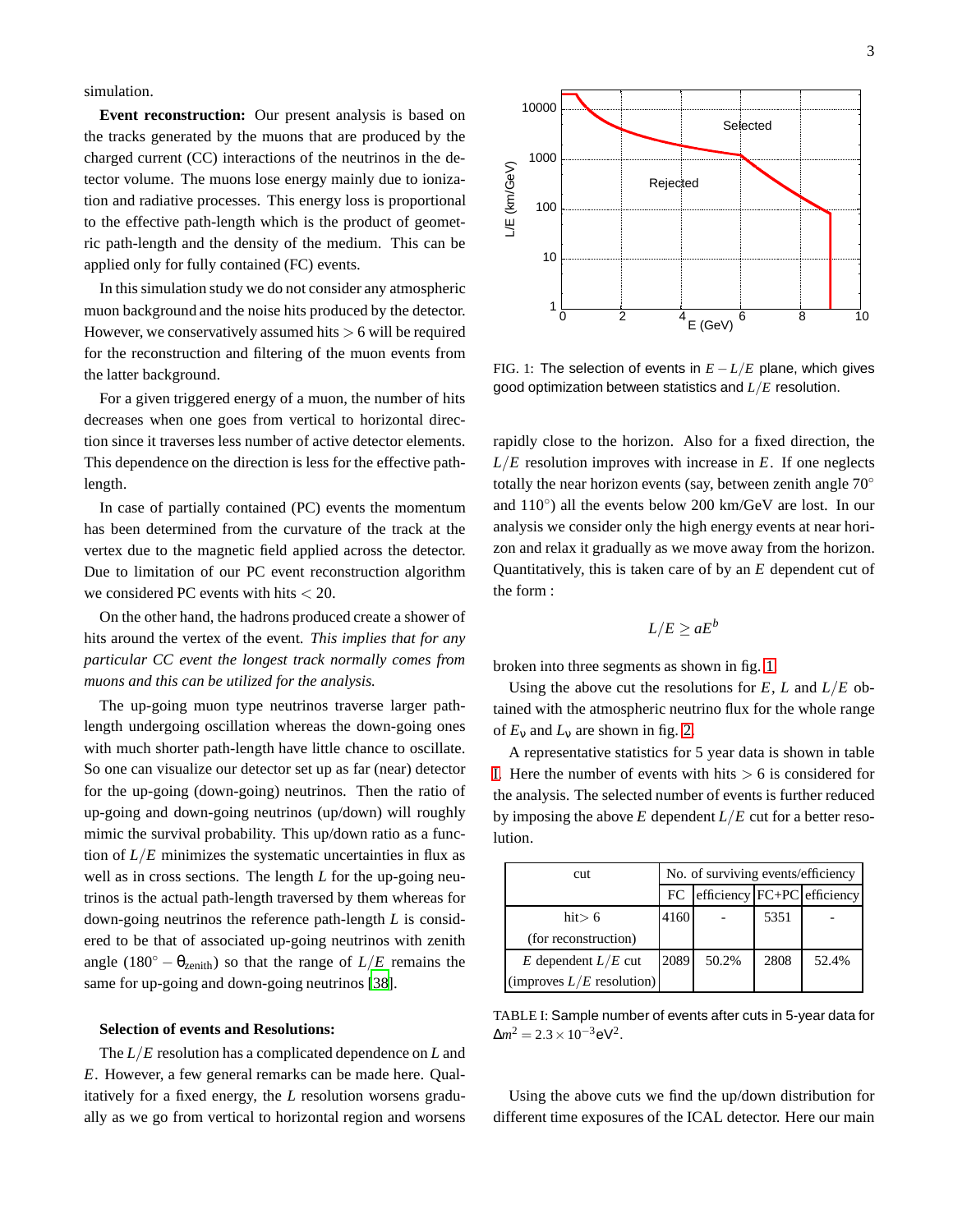

<span id="page-3-0"></span>FIG. 2: The ICAL resolutions for *E*, *L* and *L*/*E* with atmospheric neutrinos for the whole range of *E*<sup>ν</sup> and *L*ν. The subscript 'ex' and ν refer to the reconstructed and true ν values.



<span id="page-3-1"></span>FIG. 3: The simulated up/down distribution at ICAL as a function of *L*/*E* for 5 years FC events with ∆*m* <sup>2</sup> = 2.3×10−3eV<sup>2</sup> .

goal is to find how precisely one can measure ∆*m* 2 . A representative 'up/down' distribution with respect to *L*/*E* for 5 year FC events is shown in fig. [3.](#page-3-1) Such simulated plots are referred to as the 'experimental up/down' distributions.

In the  $\chi^2$ -analysis the 'theoretical up/down' distribution is obtained by taking 40 years of atmospheric un-oscillated charged current muon neutrino data. The oscillation probability is then calculated from the *L* and *E* of the neutrinos for each event and the event is kept or rejected by throwing a ran-

χ 2 **-analysis:**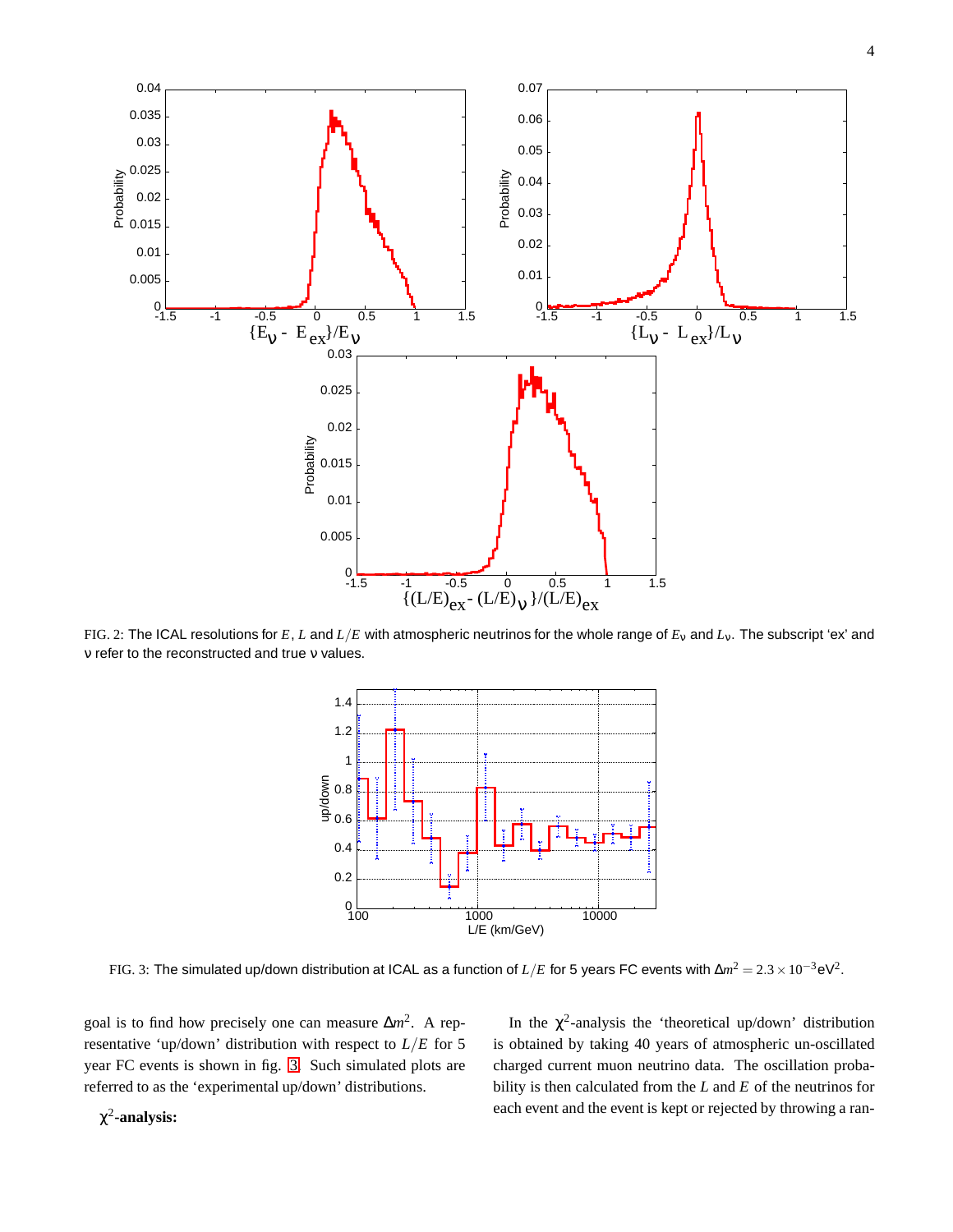dom number. We smear this over the whole range of *L*/*E* following the *L*/*E*-resolution function. Finally the up/down ratio is calculated for different  $L/E$  bins. In this process we are also minimizing the effects due to geomagnetism and the shape of the earth.

Then a  $\chi^2$ -fit is made with the 'experimental up/down' distribution varying the atmospheric mass square difference ∆*m* 2 and the mixing angle  $\theta$  in the 'theoretical up/down' data.

# **VI. RESULTS**

The  $L/E$  plot in fig. [3](#page-3-1) shows clearly a full oscillation cycle and is typical for the ICAL detector. Thus ICAL is in a position to observe the oscillation pattern better than previous attempts, like the one by Super-K [\[8](#page-7-5)].

We show in fig. [4](#page-5-0) the contours in the  $\Delta m^2 = \sin^2 2\theta$  plane for 90% and 99% CL with 5 year FC (upper left) and 5 year FC+PC (upper right) events for the input value of  $\Delta m^2 = 2.5 \times$ 10<sup>-3</sup>eV<sup>2</sup> and with 10 years FC events (lower) for Δ*m*<sup>2</sup> = 2.7 ×  $10^{-3}$ eV<sup>2</sup>.

It is noted that the extracted best-fit values gradually become close to the input value of ∆*m* <sup>2</sup> with increase of exposure time. For example, the best-fit value is found to be 2.50, 2.40 (2.50, 2.34) ×10<sup>-3</sup>eV<sup>2</sup> for 5, 10 years FC (FC+PC) events with the input  $2.3 \times 10^{-3}$ eV<sup>2</sup>. For all these cases the bestfit values of  $\sin^2 2\theta$  turns out to be 1 with the input value 1. Since the FC+PC sample contains more high energy events than the FC sample and the *E* and *L* resolution are better for PC events, the best-fit values obtained from the FC+PC analysis are closer to the input value. With a change of the input  $\Delta m^2$  from 2.5 to 2.7 × 10<sup>-3</sup>eV<sup>2</sup> for 10 year FC samples, the best-fit changes to 2.46 to 2.68  $\times$   $10^{-3}$ eV<sup>2</sup>.

The position of the dip in this up/down distribution is indicative of the best-fit value of ∆*m* <sup>2</sup> while the overall statistics determines the size of the allowed parameter space. Particularly, the statistics in the larger (smaller) *L*/*E* region from the dip determines the lower (upper) bound of ∆*m* 2 . For atmospheric neutrinos the statistics increases with increase of *L*/*E* thus resulting in a better lower bound in the contour of  $\Delta m^2$ .

We have made a comparison of the present results and those obtained by the Super-K [\[8,](#page-7-5) [39](#page-7-35)] and the MINOS [\[10\]](#page-7-7) experiments. They are shown in fig. [5.](#page-5-1) Here we plot contours at 90% and 99% CL in  $\Delta m^2 - \sin^2 2\theta$  plane as obtained from our study of 5 years FC data and those obtained from previous Super-K (1489 days data) and the recent MINOS data. For the case of Super-K, two different analyses, one with respect to zenith angle [\[39](#page-7-35)] and the other with respect to *L*/*E* [\[8\]](#page-7-5) are given. One can see clearly that ICAL results are far more precise than those of MINOS and substantially better than those from Super-K.

# **A. Precision**

We define precision (P) for a certain confidence level of a particular set of oscillation parameters as

$$
P = 2\left(\frac{UL - LL}{UL + LL}\right)
$$

where 'UL' and 'LL' are the upper and lower limit of the contour respectively at the specified confidence level.

**FC analysis:** The variation of precision of sin<sup>2</sup> $\theta$  and  $\Delta m^2$ with different years of exposure is shown separately in fig. [6](#page-6-2) at 90% and 99% CL. It is seen that the precision falls very slowly beyond ten years and that can be a useful observation for the future experiment.

It is further observed that the precision gradually becomes worse when we increase the value of  $\Delta m^2$  from  $2.3 \times 10^{-3}$ eV<sup>2</sup>. This is demonstrated in fig. [7.](#page-6-3)

The reason behind this is the following. The position of the dip in the up/down distribution shifts towards larger values of  $L/E$  with the decrease of the value of  $\Delta m^2$ . The flux increases rapidly with decrease of energy and the statistics becomes gradually high at larger *L*/*E*.

However, we comment that there is a competition between statistics and  $L/E$  resolution. We see that at low value of  $\Delta m^2$ , say 2.1 ×10<sup>-3</sup>eV<sup>2</sup>, the precision worsens compared to that at  $2.3 \times 10^{-3}$ eV<sup>2</sup>. This can be improved if we choose more stringent cuts with good *L*/*E* resolution for larger values of *L*/*E*. So one has to optimize between the requirement of statistics and *L*/*E*-resolution, which depends mainly on the range of interest of  $\Delta m^2$ .

**FC+PC analysis:** After the inclusion of the PC events the results are very similar to that obtained from FC events and hence are not shown separately.

# **VII. DISCUSSIONS**

Simulation studies for atmospheric neutrinos at the proposed Iron Calorimeter (ICAL) detector at INO have been made with a goal to determine the level of precision which may be achieved. The oscillated atmospheric neutrino events for a known set of values of oscillation parameters are generated with the event generator code (NUANCE) and the simulated signals in the detector are obtained through the detector simulation code (GEANT) that uses the NUANCE output as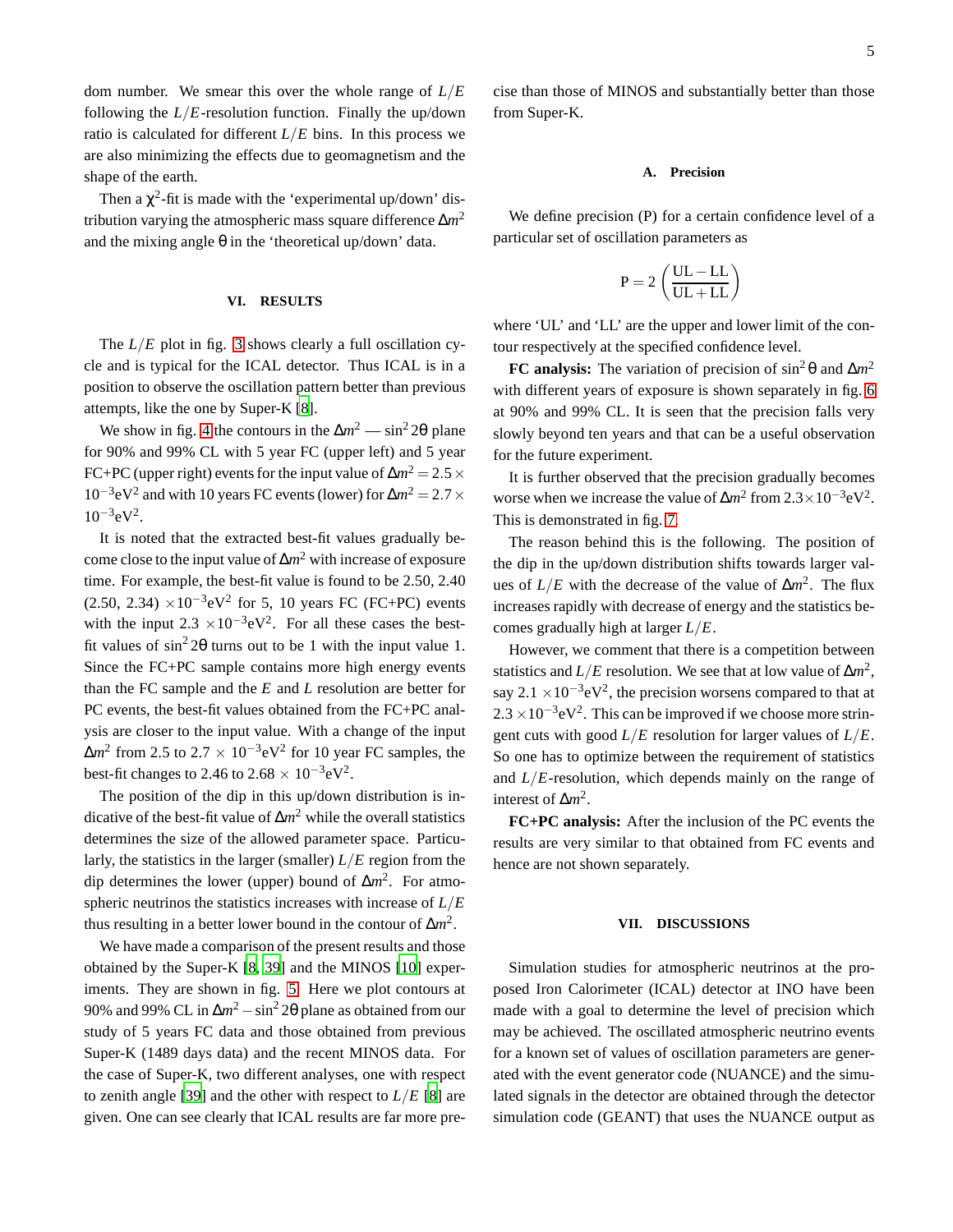

<span id="page-5-0"></span>FIG. 4: The contour plots in ∆*m* <sup>2</sup> – sin<sup>2</sup> 2θ plane with input ∆*m* <sup>2</sup> = 2.3×10−3eV<sup>2</sup> for 5 years FC events (upper left), FC+PC event (upper right); the lower plot is with input  $\Delta m^2 = 2.7 \times 10^{-3}$ eV<sup>2</sup> for 10 years FC events.



<span id="page-5-1"></span>FIG. 5: The contours at 90% and 99% CL for 5 years FC events with ∆*m* <sup>2</sup> = 2.3 × 10−3eV<sup>2</sup> at ICAL and the contours from the current experiments.

its inputs. A  $\chi^2$  analysis of the results obtained from this simulated GEANT output data, properly chosen using appropriate constraints ("cuts"), is performed for the precision studies.

There is, however, scope for improvement of these studies.

• The present analysis is performed only with the simulated muon signals neglecting the hadrons. The estimation of neutrino energy  $E$  and  $L/E$  is expected to improve by the inclusion of hadrons. As hadrons mainly

produce showers instead of well defined tracks, the method of using tracklength is not effective to extract energy information (or directional information) from such hadron showers. A new methodology is to be developed for this purpose and this work of incorporating hadrons in the analysis is in progress.

• A full three flavor analysis can address issues like mat-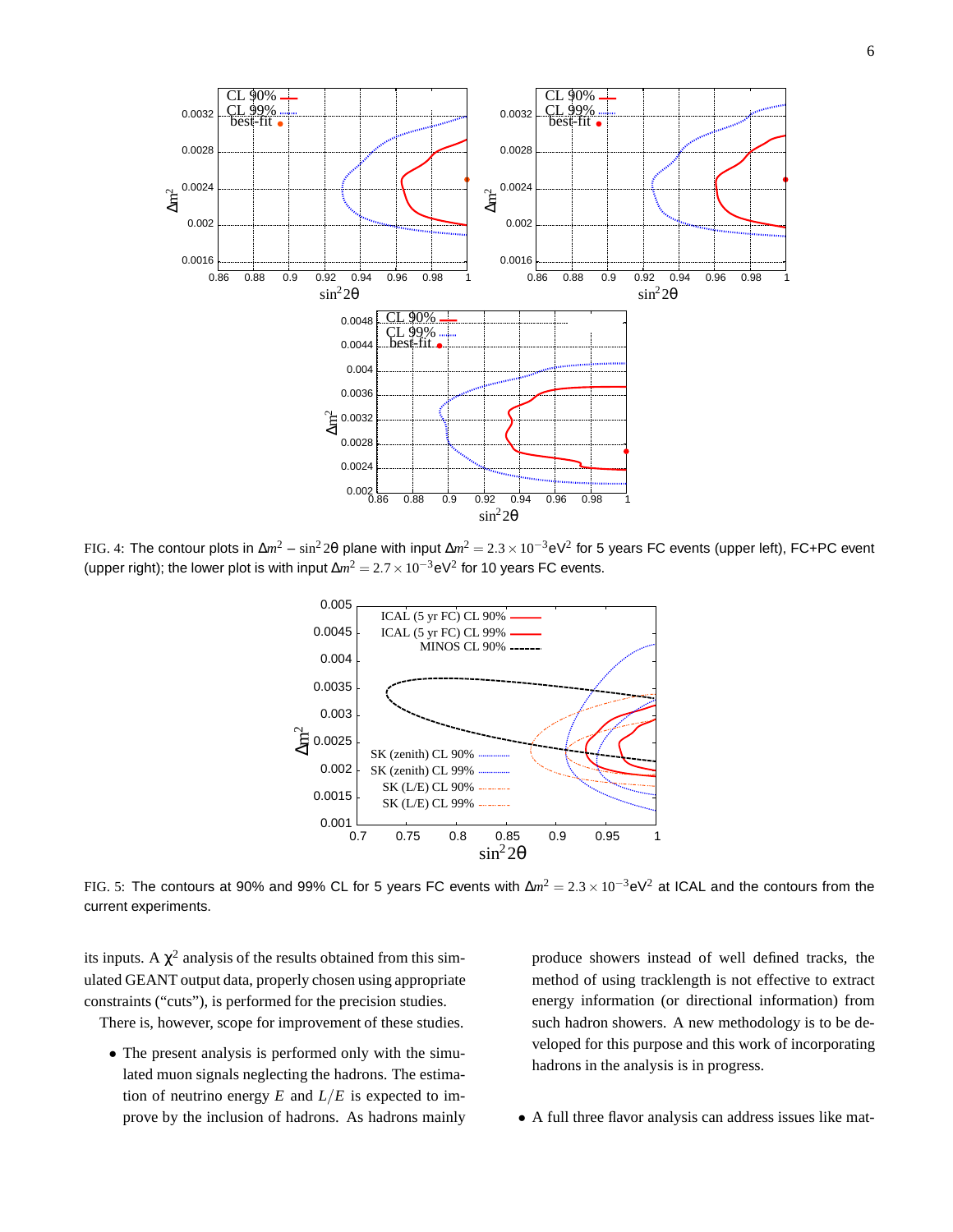

FIG. 6: The variation of the precision of ∆*m*<sup>2</sup> (left) and sin<sup>2</sup> θ (right) with time of exposure for 50kTon ICAL with FC events for the input of  $\Delta m^2 = 2.3 \times 10^{-3} \text{eV}^2$ .

<span id="page-6-2"></span>

<span id="page-6-3"></span>FIG. 7: The variation of the precision of ∆*m*<sup>2</sup> (left) and sin<sup>2</sup> θ (right) with the input value of ∆*m*<sup>2</sup> for 50kTon ICAL with 10 years FC events.

ter effect, mass hierarchy and the deviation from maximality of the atmospheric mixing.

• For the analysis of PC events the curvature of the track is used for calculation of energy. In the high energy regime the tracks have no or negligible curvature inside the detector volume and hence such PC events could not be considered in the present analysis.

Moreover, we find the resolutions are energy dependent and significantly different for neutrinos and anti-neutrinos. One therefore expects to obtain more precise best fit values with CL contours in parameter space further shrunk, if one uses multiple resolution functions, instead of one as used here. In doing so, the whole  $L - E$  plane is divided into multiple small segments (mesh) and separate resolution functions are obtained for each such segment of the mesh which is then used for the purpose of analysis.

# **Acknowledgements**

The authors thank Gobinda Majumder, Subhendu Rakshit, Sunanda Banerjee, Subhashis Chattopadhyay and Naba K Mondal for their help and valuable suggestions at different phases of the work.

<span id="page-6-0"></span><sup>[1]</sup> Y. Fukuda *et al.* [Super-Kamiokande Collaboration], Phys. Rev. Lett. **81**, 1562 (1998) [\[arXiv:hep-ex/9807003\]](http://arxiv.org/abs/hep-ex/9807003).

<span id="page-6-1"></span><sup>[2]</sup> S. Eidelman *et al.* [Particle Data Group], Phys. Lett. B **592**, 1 (2004).